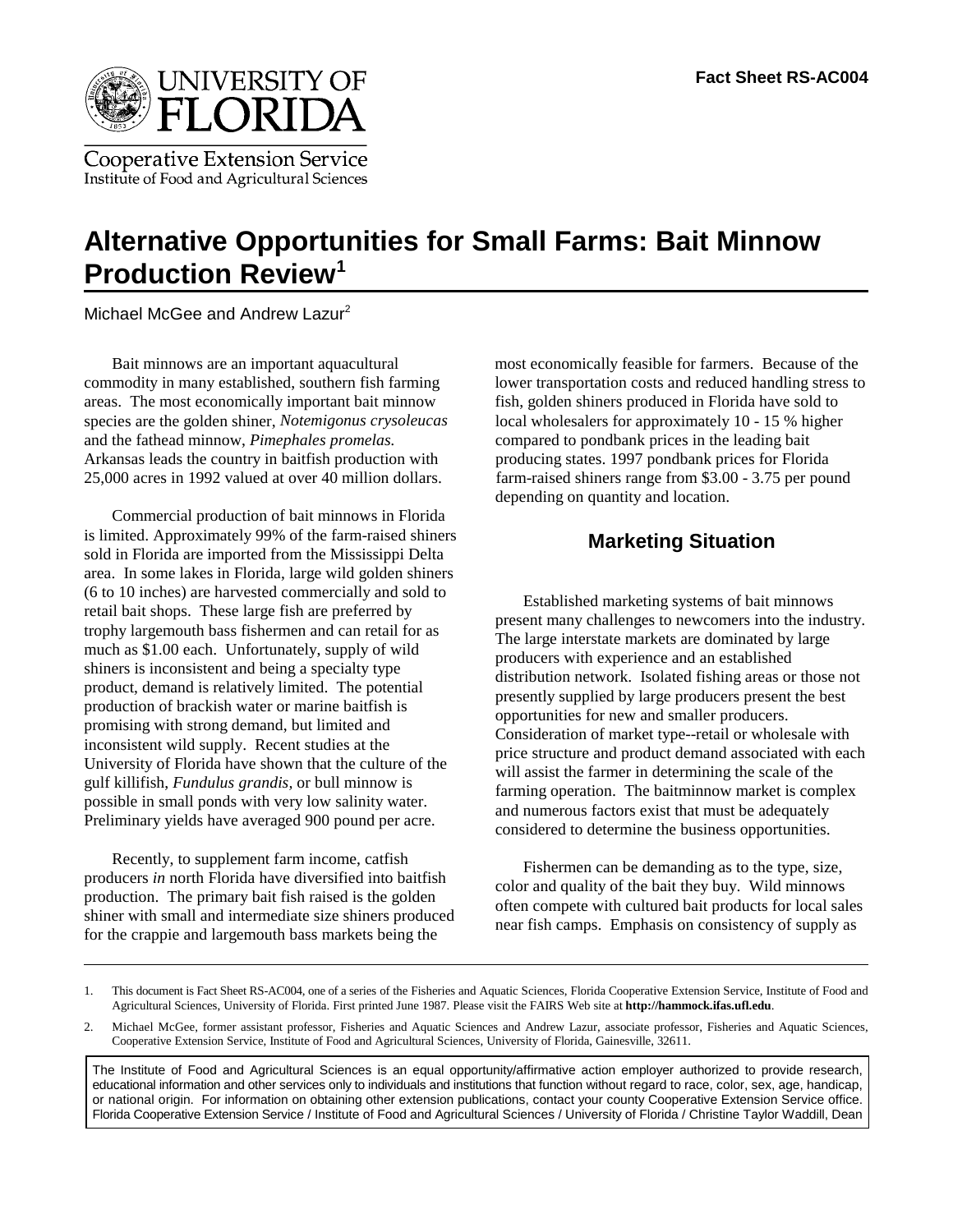well as product quality cannot be overlooked. To keep ponds can be built in sandy soils where the water table is clientele, the producer must be able to supply the high and does not fluctuate during dry seasons. Check quantity and quality of minnows at the times required by local and state regulations before constructing ponds. the customer. Sales may be seasonal or affected by climatic variations, and not necessarily in season with A suitable water source is required with either type the growers' minnow production. Oversupply and price of pond construction. Florida has abundant ground variation may occur as dictated by the production of the water which is preferred for aquaculture because of its large established growers. purity. Good quality water is for filling ponds, as well

potential is essential prior to getting started in the replaced during the growing season for water quality

## water be available. **Labor and Capital**

Like other types of aquaculture, baitminnow production requires **a** great deal of resources including money and time. Whether considered as a supplemental or full-time business investment, costs for pond construction and equipment will average \$5,000 to \$8,000 per acre depending on farm and pond size and facility location. A full-time operation would require a minimum of 30 to 40 acres of ponds with an average fish production of 800 to 1000 lbs/acre and selling direct to retail outlets. In this example an investment of \$200,O00 to \$300,000, not including land costs, would be required.

Regardless of farm size the major development costs are land acquisition, pond construction, well drilling, equipment and holding facilities. Major operating costs are labor, feed, fertilizers, chemical treatments, electricity, harvesting and transportation. Careful attention to farm design and pond construction can reduce investment and operating costs and help ensure a successful business.

#### **Suitability**

The warm climate and long growing season in Florida are suitable for bait minnow production. In the Mississippi Delta region, bait minnows are normally grown in ponds of 5 to 20 acres in size and with an average depth of 3 to 4 feet. In Florida, smaller ponds ranging from 0.5 to 3 acres are used and have achieved good fish production. A greater number of smaller ponds can provide farmers with better management and marketing control.

Relatively flat land with clay soil is required for proper levee pond construction. However, excavated

Time spent to research and understand marketing evaporation. Normally, 1 to 3 times the pond volume is baitminnow business. management and losses from evaporation and seepage. as replenishing water losses due to seepage and It is recommended that 20 to 40 gals/min/acre of well

#### **Production and Management**

Although bait species have different spawning habits, all minnows are egglayers and easily bred by combining males and females in ponds. Spawning occurs during the spring when water temperatures are rising. Egg production averages several thousand per female. In commercial production, eggs are usually collected on spawning mats, such as washable air conditioning filters, and moved to nursery ponds for hatching. Nursery ponds are specially prepared to eliminate predacious insects and fish prior to stocking eggs. Eggs hatch in 4 to 6 days and the fry initially feed on natural food produced in the pond. Natural productivity of the pond can be enhanced by fertilization. Commercial growers usually feed a prepared diet to the fish to maximize production during growout. Depending on the desired size, marketable fish can be produced in 3 to 6 months. Producing six inch or larger fish may take up to two years and would increase the cost of production.

Production in well stocked, fed and managed ponds can range between 700 and 1,200 lbs/acre of varied size fish. Studies at the Sam Mitchell Aquaculture Farm in north Florida have demonstrated yields averaging 1,700 lbs/acre in small 0.4 acre ponds. A significant fish size differential is common at harvest necessitating grading fish into marketable sizes. Fish that are not of marketable size can be restocked into ponds and grown out for future sales. Special attention is required when harvesting and size grading shiners because of the relative low tolerance of shiners to handling stress. Adequate fish holding, grading tanks and transport methods are essential for successful bait marketing. Additional production information on each species